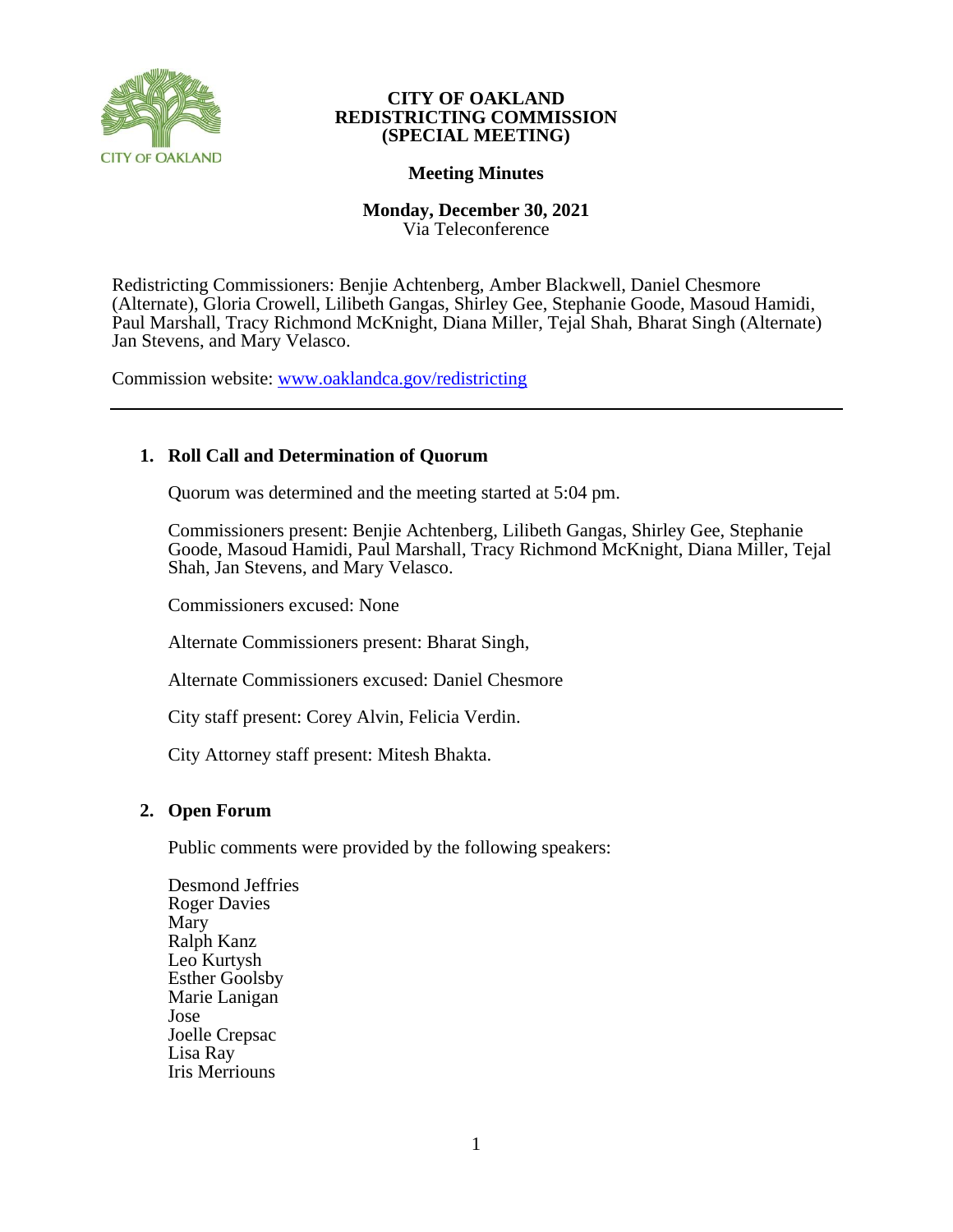### **Meeting Minutes (Continued)**

**Monday, December 30, 2021** Via Teleconference

### **3. Disclosure Requirements by Commissioners**

Commissioner Gee sent an email to the council district representatives and the school district describing the selection of two maps (F3 and K3), Ms. Gee also contacted 250 organizations and provided them with same information and requested they express support for one map or the other.

Chair Gangas reported that she shared the maps and the meeting invitation with the Resilient Fruitvale Collective who in turn reached out to other organizations in East Oakland.

Public comments were provided by the following speakers:

Iris Merriouns Mary Roger Davies Lisa Ray Arlinda Befort Doug Blackshear Jane

### **4. Outreach Efforts Updates**

Charisma Acey of Eastside Arts Alliance provided outreach highlights to the Commission since the December  $13<sup>th</sup>$  meeting. These highlights included recognizing the need to switch the outreach strategy to create opportunities to engage the public with more in-person events. Twenty-five events were planned, including sixteen in-person events and nine virtual focusing on the importance for redistricting every 10 years and why redistricting is aligned with the release of the census data.

Public comments were provided by the following speakers:

Roger Davies Desmond Jeffries Jane Joelle Crepsac Doug Blackshear Jose Mary Ralph Kanz Leo Kurtysh Bobbie Lopez Ms. Joaniinha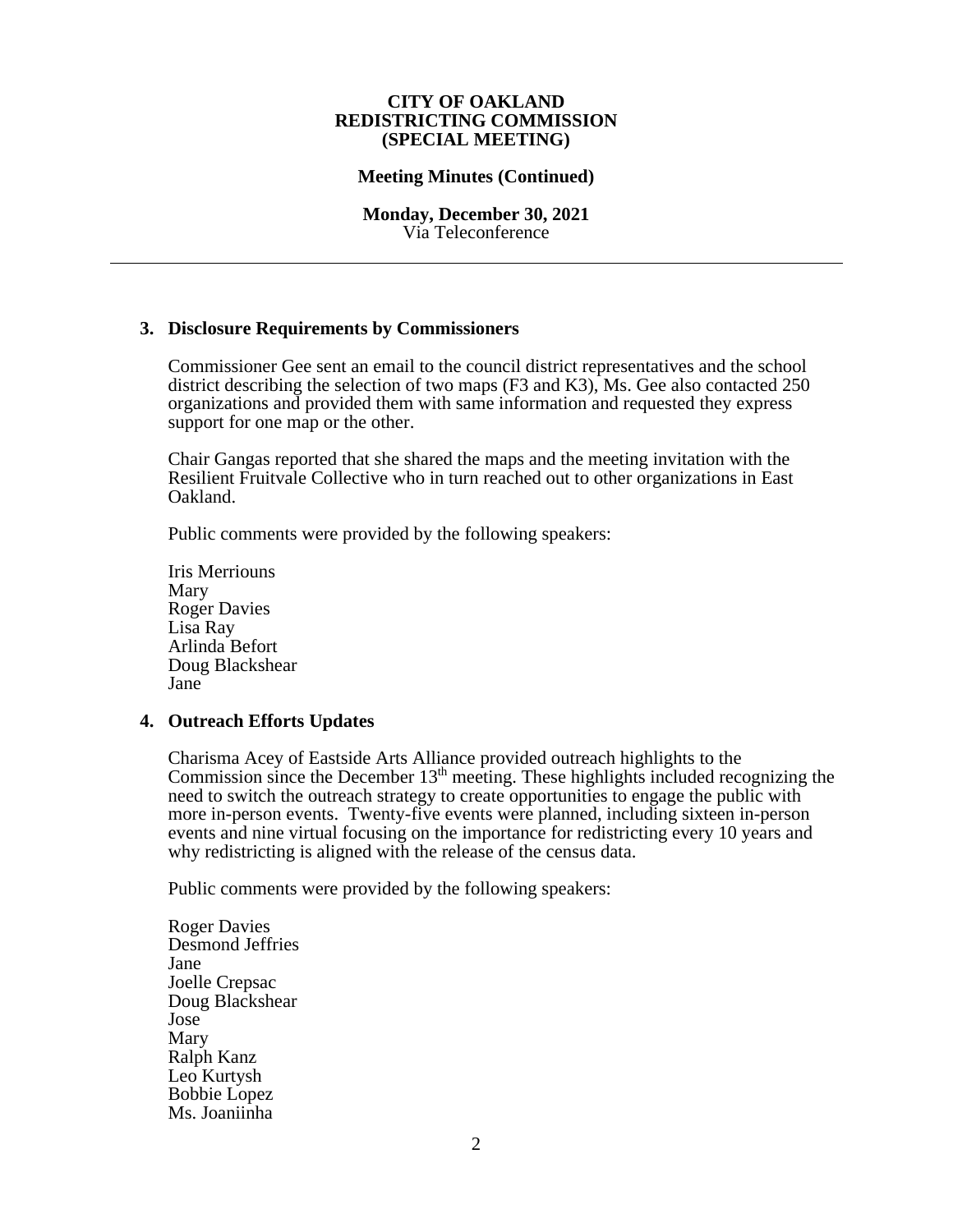### **Meeting Minutes (Continued)**

#### **Monday, December 30, 2021** Via Teleconference

Liz Zuk D6 Resident Melody Davis James Chiong Mary Forte Sheryl Forte Otto Oscar Yassin Iris Merriouns

### **5. Approval of Meeting Minutes**

No comment was taken on this item

A motion was made by Commissioner Crowell and seconded by Commissioner Goode to approve the meeting minutes for the December 1, 2022 and December 6, 2022. The motion passed with 12 ayes (Achtenberg, Blackwell, Crowell, Gangas, Gee, Goode, Hamidi, Marshall, Miller, Shah, Stevens, Velasco),

A motion was made by Chair Gangas and seconded by Commissioner Shah to extend the meeting until 11pm. The motion passed with 11 ayes (Achtenberg, Blackwell, Gangas, Gee, Goode, Hamidi, Marshall, Miller, Shah, Stevens, Velasco),

# **6. Public Testimony Regarding Map F3 and Map K3**

Public comments were provided by the following speakers:

**Otto** Rachel Beck Bobbie Lopez Allan Brill Arlinda Befort Lisa James Chiong Jeff Lawrence KC Ramsey Hugh Morrison Kumar Desmond Jeffries Kate Cheryl Walton Ernesto Arevallo Mary Liz Zuk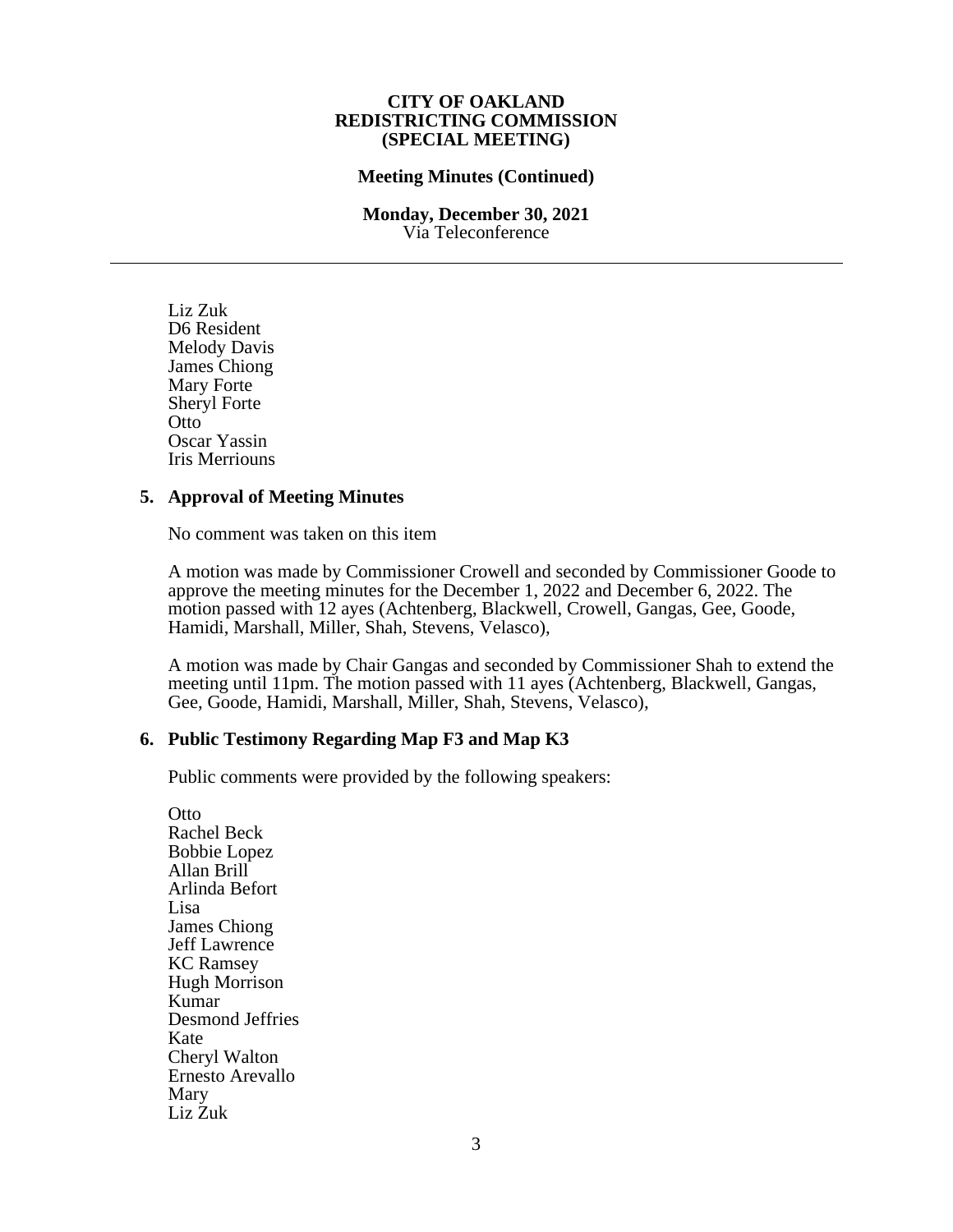#### **Meeting Minutes (Continued)**

#### **Monday, December 30, 2021** Via Teleconference

Harlo Darlene Flynn Steven Lavoie Margie Lewis David Peters Joelle Crepsac Leo Kurtysh Jose Jay B Greg Hodge Roger Davies Tom Baker Mary Forte Ms. Joaniinha Reissa Jaffe Arianna Cassanva Rich Hanson Lisa Ray Hannah Wolf Evelynn Torres Elizabeth Stage Andrea Jones Rose10 Kedar Korde Karly Ordaz Merika Reagan Ester Goolsby Karen Katz Carla Peter Seidl DGrigssMurphu Iris Merriouns Oscar Yassin

No action was taken on this item.

A motion was made by Commissioner Crowell and seconded by Commissioner Marshall to extend the meeting until midnight. The motion passed with 11 ayes (Achtenberg, Crowell, Gangas, Gee, Goode, Hamidi, Marshall, Miller, Shah, Stevens, Velasco) and 1 abstention (McKnight)

A motion was made by Commissioner Crowell and seconded by Commissioner Shah to adopt Draft Map F3 as the final redistricting plan. The motion failed with 6 ayes